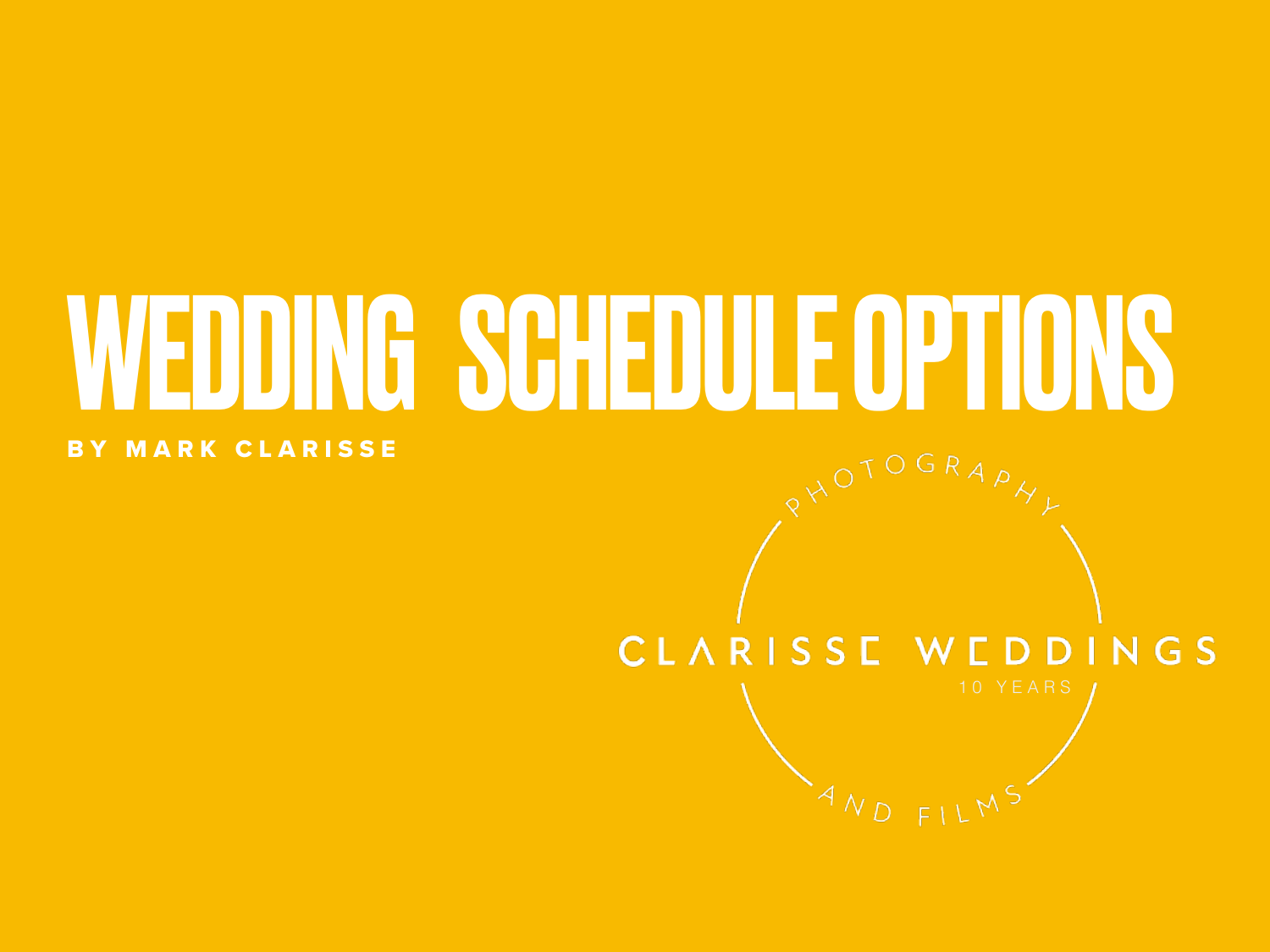## YOUR PROPOSED WEDDING DAY SCHEDULE

#### **EXAMPLE ONE - 98% of Weddings are structured this way!!!**

Photographer Arrives

45mins - 1hr Groom + Boys Prep

Location + travel time to get to Bride

1.5hrs Bride + Girls Prep

Travel time to get to Venue for Ceremony

30mins Ceremony

 In DayLightSavings early Oct- early April 5:30pm is normal for a ceremony start time. 3:30pm for **Winter** 

15mins Group photo + congrats

30mins Family Portraits

Groom: Grandparents/ Add parents/ Just Parents/ Add siblings/ Add partners+kids/Just siblings

Bride: Grandparents/ Add parents/ Just Parents/ Add siblings/ Add partners+kids/Just siblings

45mins - 1hr Bridal Portraits (A mix of just the couple, full bridal party, just the boys, just the girls…

15mins Chill time in Bridal suite prior to reception introduction to guests

3hrs Reception (All formalities, cake, speeches, 1st dance, Father/daughter, Mother/Son)

1 0 Y E A R S

CLARISSE WEDDINGS

20-30mins Sunset Photos (In winter sunset photos are done at the very end of bridal photos)

Photographer departs

\*DRONE USAGE WHERE SAFE, LEGAL AND APPROPRIATE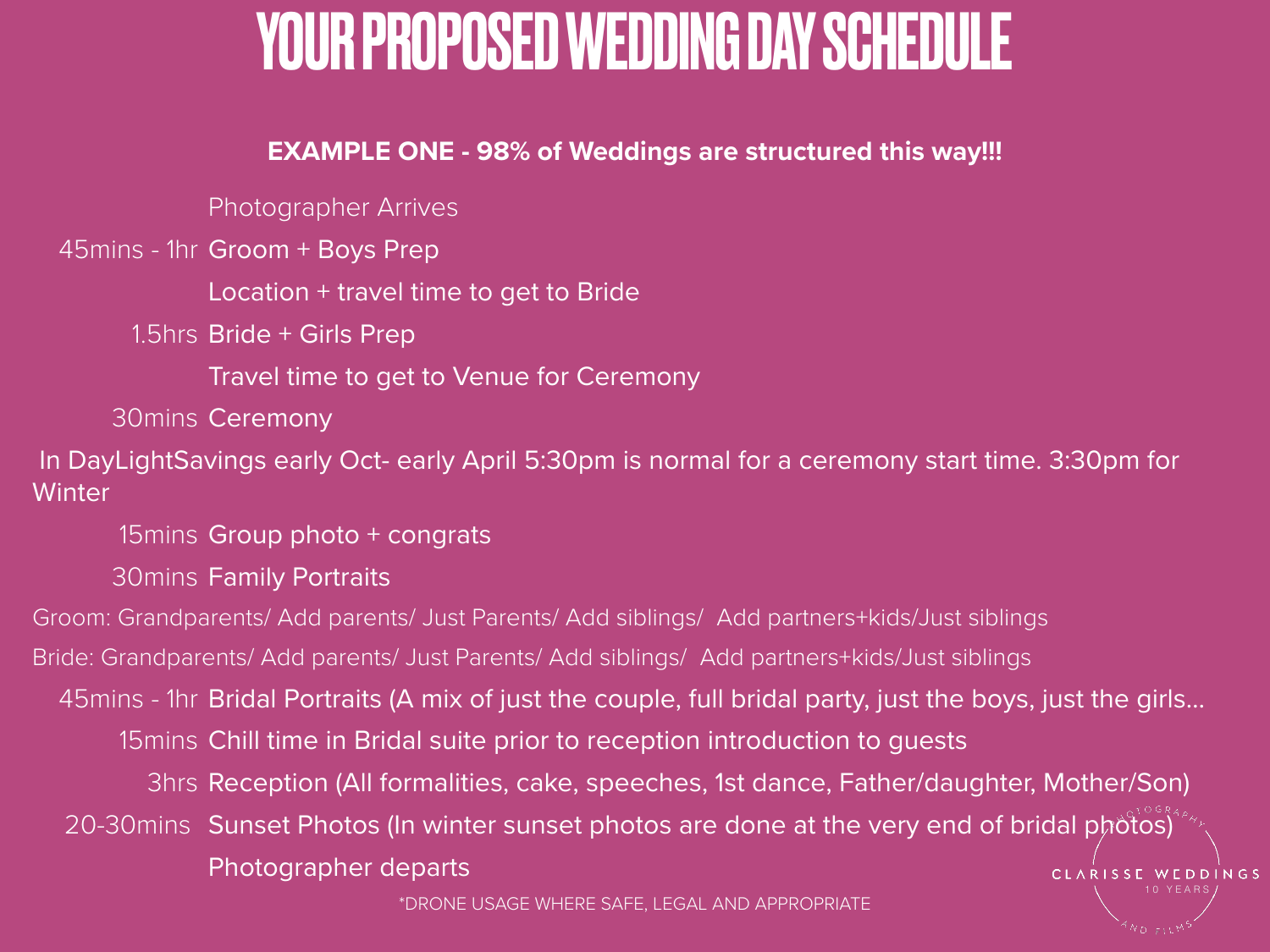# THE IN'S & OUT'S OF SCHEDULE NO.1



- YOUR WEDDING DAY IS STRUCTURED INTO KEY SEGMENTS
- ALL SEGMENTS ARE CREATED WITH A BUFFER AS A JUST IN CASE. IE: CEREMONIES NEVER GO OVER 15-18 MINS, HOWEVER I ALWAYS ADD 30MINS TO ALLOW FOR DELAYS IN THE START OR THE CEREMONY. SAME FOR FAMILY PORTRAITS
- **SOME COUPLE OPT OF OUT OF HAVING A GROUP PHOTO.** THE CHOICE IS TOTALLY YOURS
- EVERY. SINGLE. COUPLE. WILL SAY THAT THE DAY FLIES SO FAST IRRESPECTIVE OF HOW MANY PEOPLE SAY THAT IT WILL AHEAD OF THE DAY. PLAN SOME DOWNTIME SO YOU CAN JUST ENJOY EACH OTHERS COMPANY ALONE
- **I ALWAS STAY UNTIL 30MINS AFTER THE END OF FORMALITIES** AS IT GIVES ME AN OPPORTUNITY TO GET A BIT OF DANCING

CLARISSE WEDDINGS 1 0 Y E A R S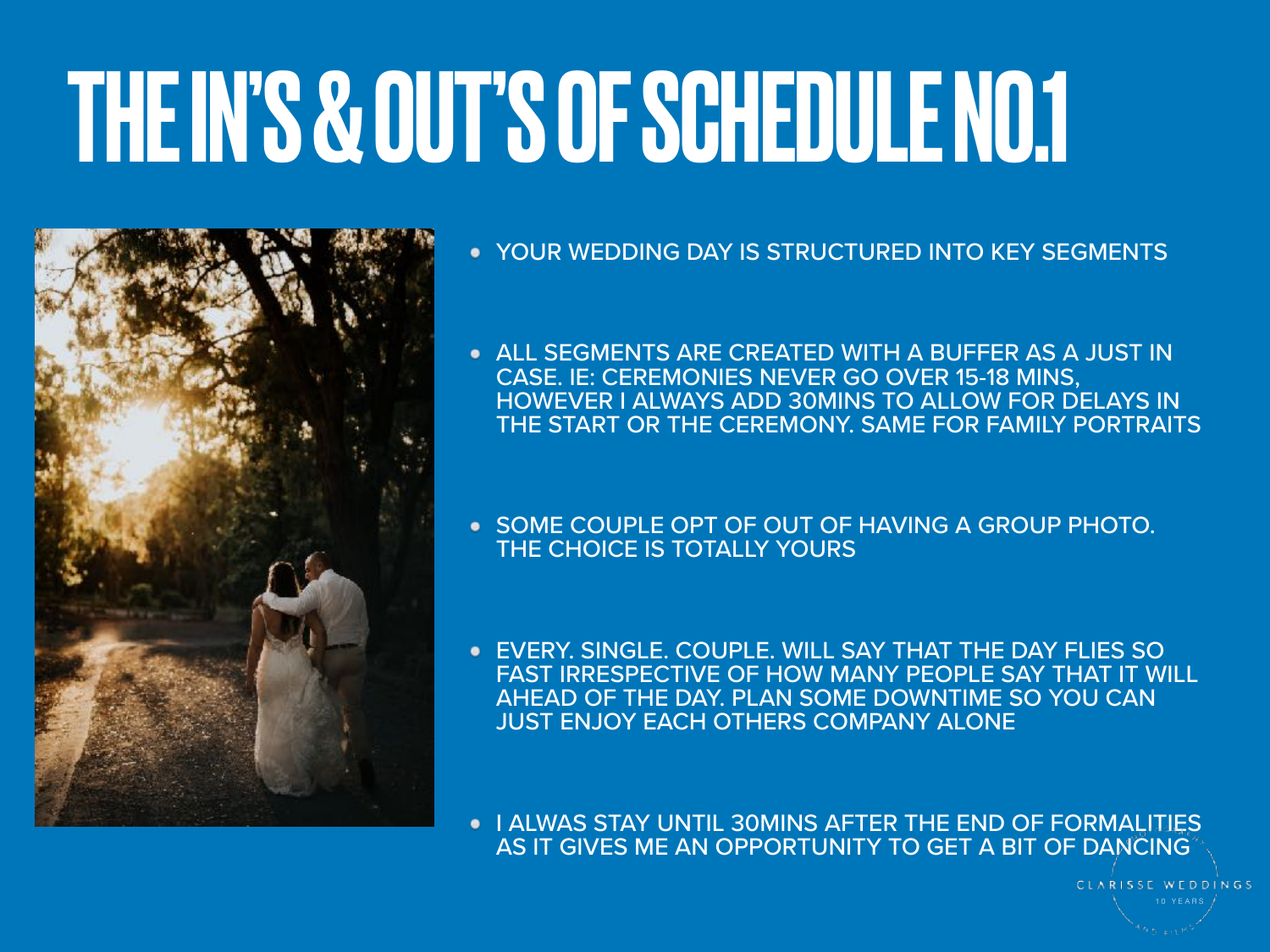## YOUR PROPOSED WEDDING DAY SCHEDULE

#### **EXAMPLE TWO - This schedule is for couples including a first look on their day!!!**

Photographer Arrives

45mins - 1hr Groom + Boys Prep

Location + travel time to get to Bride

1.5hrs Bride + Girls Prep

Travel time to get to Venue for First Look

30mins FIRST LOOK

30 - 45mins Bridal Portraits (A mix of just the couple, full bridal party, just the boys, just the girls… 30mins Family Portraits (These can occur either after the first look or after the ceremony) Groom: Grandparents/ Add parents/ Just Parents/ Add siblings/ Add partners+kids/Just siblings Bride: Grandparents/ Add parents/ Just Parents/ Add siblings/ Add partners+kids/Just siblings 30mins Ceremony In DayLightSavings early Oct- early April 5:30pm is normal for a ceremony start time. 3:30pm for 15 $m$ ins Group photo + congrats 15mins Chill time in Bridal suite prior to reception introduction to guests 3hrs Reception (All formalities, cake, speeches, 1st dance, Father/daughter, Mother/Son) 20-30mins Sunset Photos (In winter sunset photos are done at the very end of bridal photos) Photographer departs \*DRONE USAGE WHERE SAFE, LEGAL AND APPROPRIATE

WEDDINGS 1 0 Y E A R S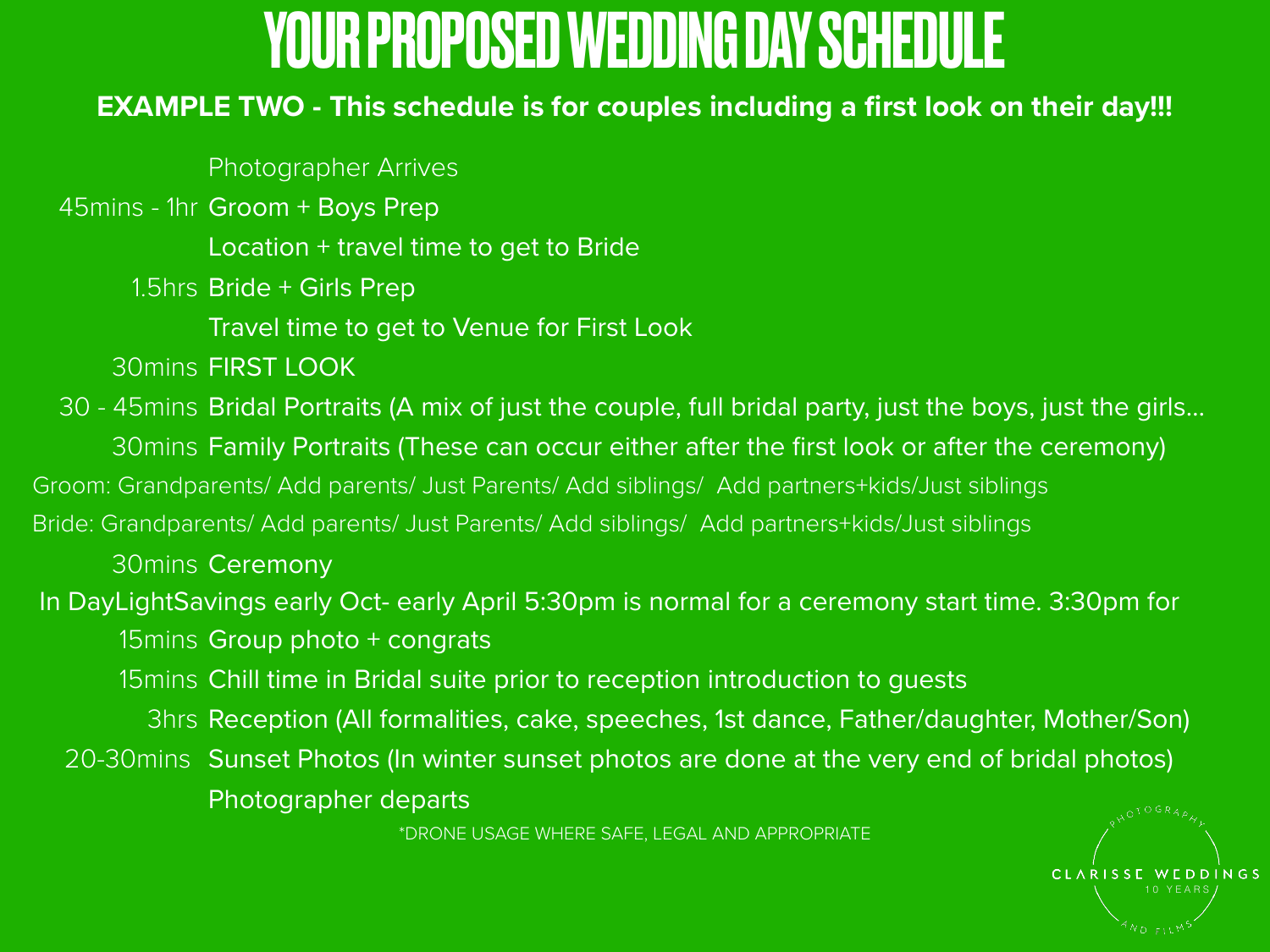# THE IN'S & OUT'S OF SCHEDULE NO.2



- THE DIFFERENCE IN THE TWO EXAMPLES ARE A TRADITIONAL DAY VS A DAY THAT INCLUDES A FIRST LOOK
- THE FIRST LOOK CAN BE FOLLOWED BY BRIDAL PORTRAITS, ALL FAMILY PORTRAITS OR AN AN OPTION THE FAMIPY PORTRAITS CAN OCCUR AFTER THE GROUP PHOTO AT THE END OF THE CEREMONY
- A FIRST LOOK GIVES YOU THE OPTION TO MINGLE WITH GUESTS DURING CANAPES